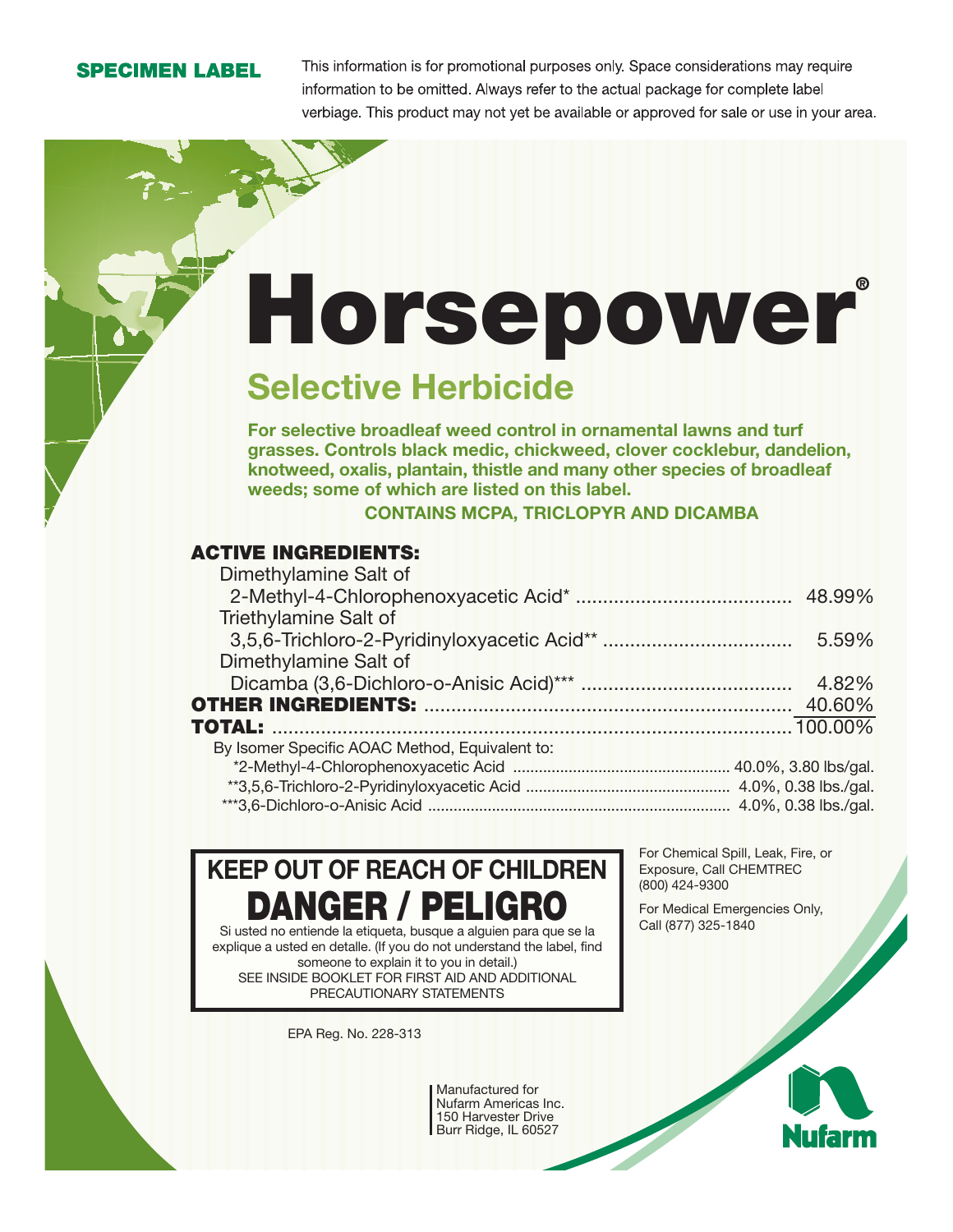#### **PRECAUTIONARY STATEMENTS HAZARDS TO HUMANS AND DOMESTIC ANIMALS DANGER / PELIGRO**

Corrosive. Causes irreversible eye damage. Harmful if swallowed or absorbed through skin. Do not get in eyes, on skin or on clothing. Avoid contact with eyes, skin or clothing.

#### **PERSONAL PROTECTIVE EQUIPMENT (PPE):**

Some materials that are chemical-resistant to this product are Butyl rubber ≥ 14 mils. If you want more options, follow the instructions for category A on an EPA chemical-resistance category selection chart.

#### **Mixers, loaders, applicators, and other handlers must wear:**

- Long-sleeved shirt and long pants,
- Protective eyewear (goggles or face shield)\*
- Shoes plus socks, and
- Chemical-resistant gloves made of any waterproof materials.
	- Eye protection is not required ONLY when 3 pints of product is diluted with 20 or more gallons of water

Follow manufacturer's instructions for cleaning/maintaining PPE. If no such instructions for washables exist, use detergent and hot water. Keep and wash PPE separately from other laundry.

#### **USER SAFETY RECOMMENDATIONS**

#### **Users Should:**

- Wash hands before eating, drinking, chewing gum, using tobacco, or using the toilet.
- Remove clothing/PPE immediately if pesticide gets inside. Then wash thoroughly and put on clean clothing.
- Remove PPE immediately after handling this product. Wash the outside of gloves before removing. As soon as possible, wash thoroughly and change into clean clothing.

#### **NON-AGRICULTURAL USE REQUIREMENTS**

The requirements in this box apply to uses of this product that are NOT within the scope of the Worker Protection Standard for agricultural pesticides (40 CFR Part 170). The WPS applies when this product is used to produce agricultural plants on farms, forests, nurseries or greenhouses.

Do not enter or allow people or pets to enter the treated field until sprays have dried.

#### **FIRST AID IF IN EYES** • Hold eye open and rinse slowly and gently with water for 15 to 20 minutes. • Remove contact lenses, if present, after the first 5 minutes, then continue rinsing eye. • Call a poison control center or doctor for treatment advice. **IF SWALLOWED** • Call poison control center or doctor immediately for treatment advice. • Have person sip a glass of water if able to swallow. • Do not induce vomiting unless told to do so by the poison control center or doctor. • Do not give anything by mouth to an unconscious person. **IF ON SKIN OR CLOTHING** • Take off contaminated clothing. • Rinse skin immediately with plenty of water for 15 to 20 minutes. • Call a poison control center or doctor for treatment advice.

#### **HOT LINE NUMBER**

Have the product container or label with you when calling a poison control center or doctor, or going for treatment. You may also contact 1-877-325-1840 for emergency medical treatment information.

#### **NOTE TO PHYSICIAN**

This product is corrosive to the eyes. Probable mucosal damage may contraindicate the use of gastric lavage.

#### **ENVIRONMENTAL HAZARDS**

Do not apply directly to water, to areas where surface water is present, or to intertidal areas below the mean high water mark. Do not contaminate water when disposing of equipment washwater or rinsate. Drift and runoff may be hazardous to aquatic organisms in water adjacent to treated areas. Runoff of this product will be reduced by avoiding applications when rainfall is forecasted to occur within 48 hours.

This chemical has properties and characteristics associated with chemicals detected in groundwater. The use of this chemical in areas where soils are permeable, particularly where the water table is shallow, may result in groundwater contamination.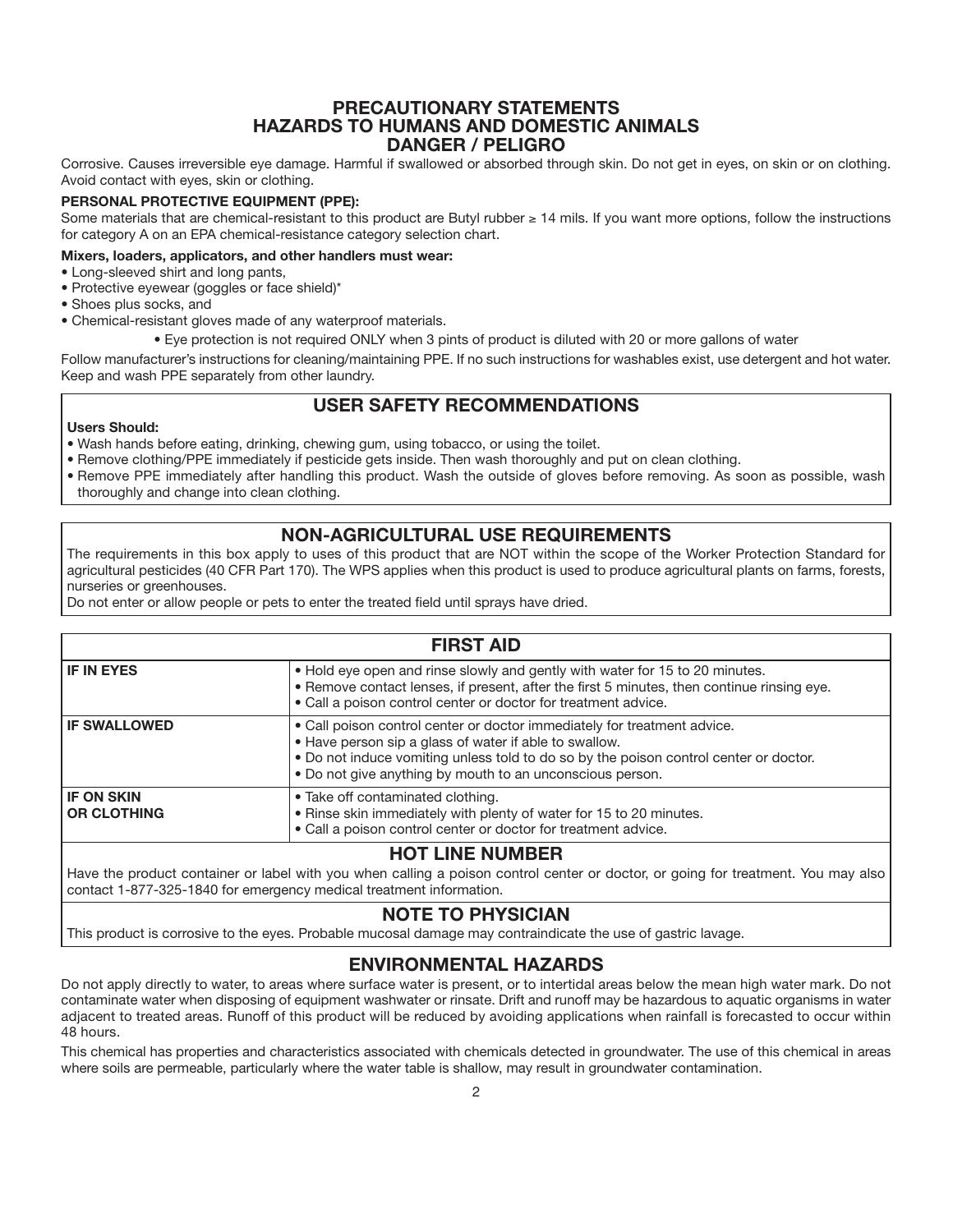#### **DIRECTIONS FOR USE**

It is a violation of Federal law to use this product in a manner inconsistent with its labeling.

This product is for use on Ornamental Turf Lawns (Residential, Industrial and Institutional), Parks, Cemeteries, Athletic Fields and Golf Courses (Fairways, Aprons, Tees\* and Roughs) . Not for use on turf being grown for resale or other commercial use as sod, or for commercial seed production or for research purposes. \*Excluding Bentgrass Tees.

**Entry Restrictions:** Do not allow people or pets to enter treated area until sprays have dried.

**Application Restrictions:** Avoid contact with eyes, skin, or clothing during and after application. Do not apply this product in a way that will contact any person or pet, either directly or through drift. Keep people and pets out of the area during application. This product may cause skin sensitization reactions in some people.

The maximum application rate is 3.2 pints of product (1.5 lb ae) per acre per year.

Limit two applications per year with a minimum retreatment interval of 21 days. Aerial application is prohibited.

#### **USE PRECAUTIONS**

Avoid drift of spray mist to vegetables, flowers, ornamental plants, shrubs, trees and other desirable plants. Do not pour spray solutions near desirable plants. Do not use on Carpetgrass, Dichondra, nor on lawns or turf where desirable clovers are present. Avoid fine mists. Use lawn type sprayer with coarse spray as wind drift is less likely. Avoid contact with exposed feeder roots of ornamentals and trees. Maximum control of weeds will be obtained from spring or early fall applications when weeds are actively growing. Use the higher rate for hard-to-control weeds. Do not exceed specified dosages for any area; be particularly careful within the dripline of tree and other ornamental species. Do not apply to newly seeded grasses until well established. Avoid broadcast applications when air temperature exceeds 90 degrees. When using small, spot treatment applications in temperature over 90 degrees, turf injury may occur.

When treating Carpetgrass and St. Augustine grass, avoid broadcast applications when air temperature exceeds 80 degrees. When air temperatures exceed 80 degrees, limit application to spot treatment only.

Avoid application to Centipede or St. Augustine grasses unless turf injury can be tolerated. The suitable use of this product on nonrecommended turf species may be determined by treating a small area at any rate/acre which does not exceed 3 pints/acre. Prior to treatment of larger areas, the treated area should be observed for any sign of turf injury for a period of 30 days of normal growing conditions to determine the phytotoxicity and efficacy to the treated area. The user assumes the responsibility for any plant damage or other liability resulting from the use of this product on species not recommended on this label.

**For optimum results:** (1) avoid applying during excessively dry or hot periods unless irrigation is used; (2) turf should not be mowed 1 to 2 days before and following application; (3) reseed no sooner than 3 to 4 weeks after application of this product. Adding oil, wetting agent, or other surfactant to the spray may be used to increase effectiveness on weeds but doing so may reduce selectivity to turf resulting in turf damage. Clean and rinse spray equipment using soap or detergent and water, and rinse thoroughly before reuse for other sprays.

#### **SPRAY DRIFT MANAGEMENT**

Avoiding spray drift at the application site is the responsibility of the applicator. The interaction of many equipment and weather related factors determine the potential for spray drift. The applicator and the grower are responsible for considering all these factors when making decisions.

Apply only as a medium or coarser spray (ASAE standard 572) or a volume mean diameter of 300 microns or greater for spinning atomizer nozzles.

Apply only when the wind speed is 2-10 mph at the application site.

Do not apply with a nozzle height greater than 4 feet above the crop canopy for ground boom application.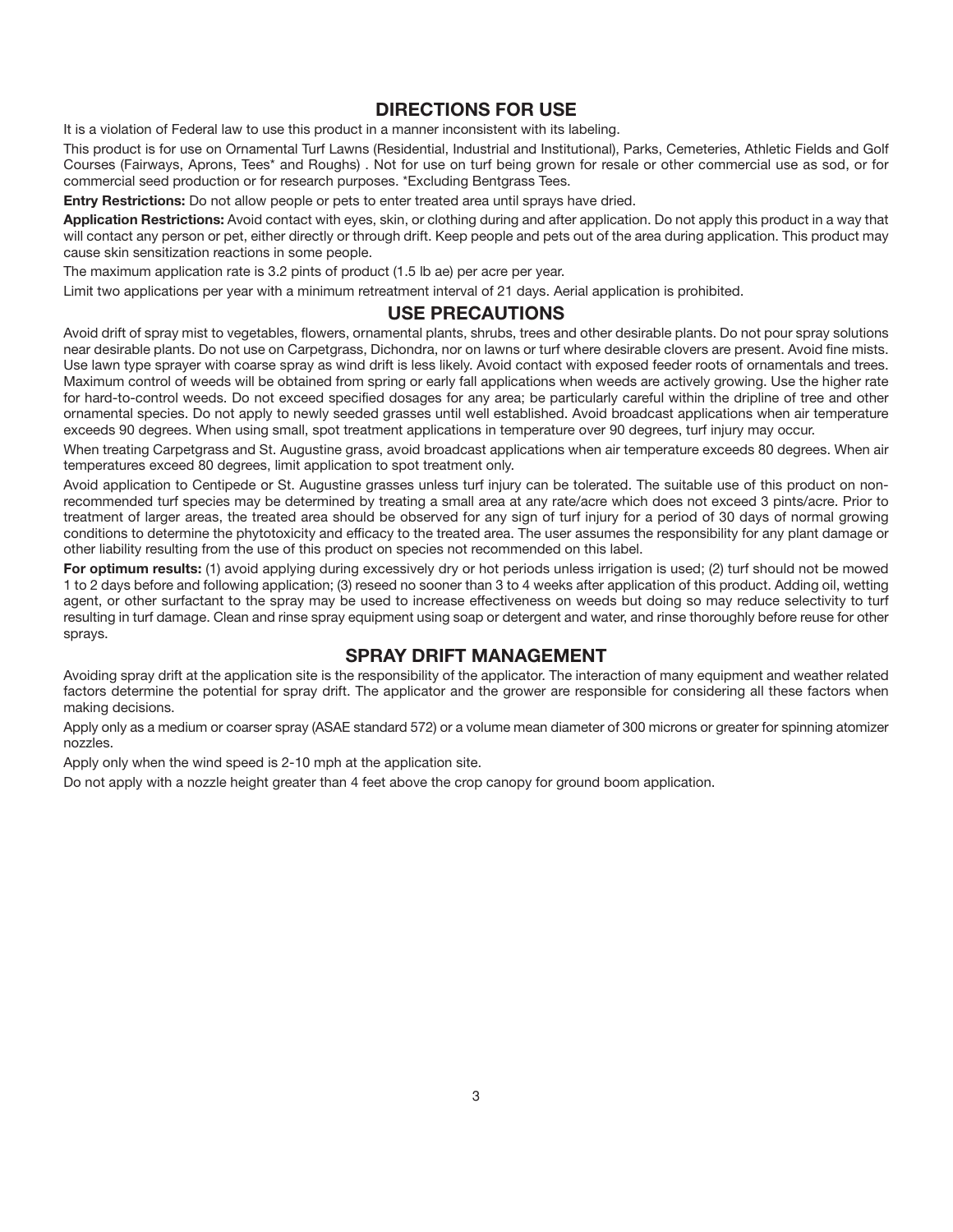#### **WEEDS CONTROLLED**

Dock Matchweed Spurry

Daisy **Marc's Tail** Marc's Tail Spikeweed Dandelion Marshelder Spurge

Alfalfa Dog fennel Mayweed Spurweed Amaranth **Dragonhead mint** Milkweed Starbur Milkweed Starbur Aster **Evening primrose** Morningglory Stinging nettle Morningglory Stinging nettle Beadstraw **Field pennycress** Mustard Mustard Stitchwort Bedstraw Fleabane Nightflowering catchfly Stunkweed Beggartick Florida pusley Nightshade Sumpweed Beggarweed Frenchweed Cxalis(Stricta and corniculata)<br>Bindweed Galinsoga Parsley-piert Bindweed Galinsoga Parsley-piert Tansy ragwort Bitter sneezeweed Geranium Pennywort Teasel Peppergrass<br>Pepperweed Bladder campton Goldenrod Pepperweed Texas blueweed Bracken fern Thistle Goosefoot Thistle Pigweed Pigweed Thistle Broomweed Gromwell Plantain Toadflax Buckhorn Ground ivy Poison hemlock Trumpetcreeper Buckwheat **Halfshrub sundrop** Poison ivy Poison iver Velvetleaf Buffalobur Hawkweed Poison oak Veronica Burclover Healall Pokeweed Vetch Burcucumber Heartleaf drymary Poorjoe Waterhemlock Burdock Hemp sesbania Prickly sida Waterhemp Bursage Hempnettle Prickly lettuce Whitebrush Buttercup Henbit Puncturevine Wild violet Canada thistle **Acker Horsenettle Canada thistle Wild radish** Purslane **Purslane** Wild radish Carpetweed Horseweed Ragweed Wild onion Catnip Ironweed Red sorrel Wild aster Catsear Jerusalem artichoke Red clover Wild carrot Chamise **Glues And Science University Chamise** Chamise Wild lettuce Chamomile Knapweed Redstem Wild garlic Chickweed **Knapwood** Knapwood Rubberweed Wild geranium Chicory **Sheep source Sheep sorrel Sheep sorrel Sheep sorrel Sheep sonrel Sheep Sonrel Sheep Solution** Wood sorrel Cinquefoil Knotweed Shepherdspurse Wormwood Clover Kochia Sicklepod Yankeeweed Cocklebur **Communist Ladysthumb** Smartweed Tarrow Coffeeweed Lambsquarter Snakeweed Yellow starthistle Cornspeedwell **Cornspeedwell** Little starwort **Speedwell** Speedwell broadleaf weeds.<br>Croton Mallow Mallow Spiderwort Spiderwort

Cornflower Cornflower Cornflower Lespedeza Sowthistle Sowthistle Terms and many other<br>Cornspeedwell Cornspeedwell Little starwort Speedwell Speedwell broadleaf weeds.

#### **ORNAMENTAL LAWNS AND TURF**

Apply this product at the rate of 2 to 3 pints in 20 to 240 gallons of water per acre (0.73 to 1.10 fluid ounces in 0.5 to 5.5 gallons of water per 1,000 square feet) to control weeds growing in turf grasses planted to Bluegrass, Fescue, Rye, Bent (excluding golf course greens and tees), Bahia, Bermuda and Zoysia.

**Herbi™ Controlled Droplet Applicator:** Add 1-1/2 to 2-1/4 pints of this product to the 5 pint Herbi bottle, then fill with water to make 5 pints of mixture or substitute 1/2 pint of a surfactant for water while agitating the solution.

While walking at approximately 1 pace (3 feet) per second, spray entire contents over 33,000 square feet (3/4 of an acre). Do not overlap (double coverage) at edge of spray patterns. Reduced rates (use 1/2 of rate shown above) of this product must be applied when grass is stressed from heat, drought, etc.

**Controlled Droplet Applicators - (CDA), Atomizers, and Spinning Disk Applicators:** Use this product at the rate of 2 to 3 pints per acre (0.73 to 1.10 fluid ounces per 1,000 square feet) in sufficient water to assure coverage (1 to 4 gallons of water per acre is normal for this type of equipment).

**NOTE:** For all grasses (1) Do not overlap spray patterns; (2) Use reduced rates if grass is stressed from heat, drought, etc.; and (3) Follow CDA equipment spray instructions.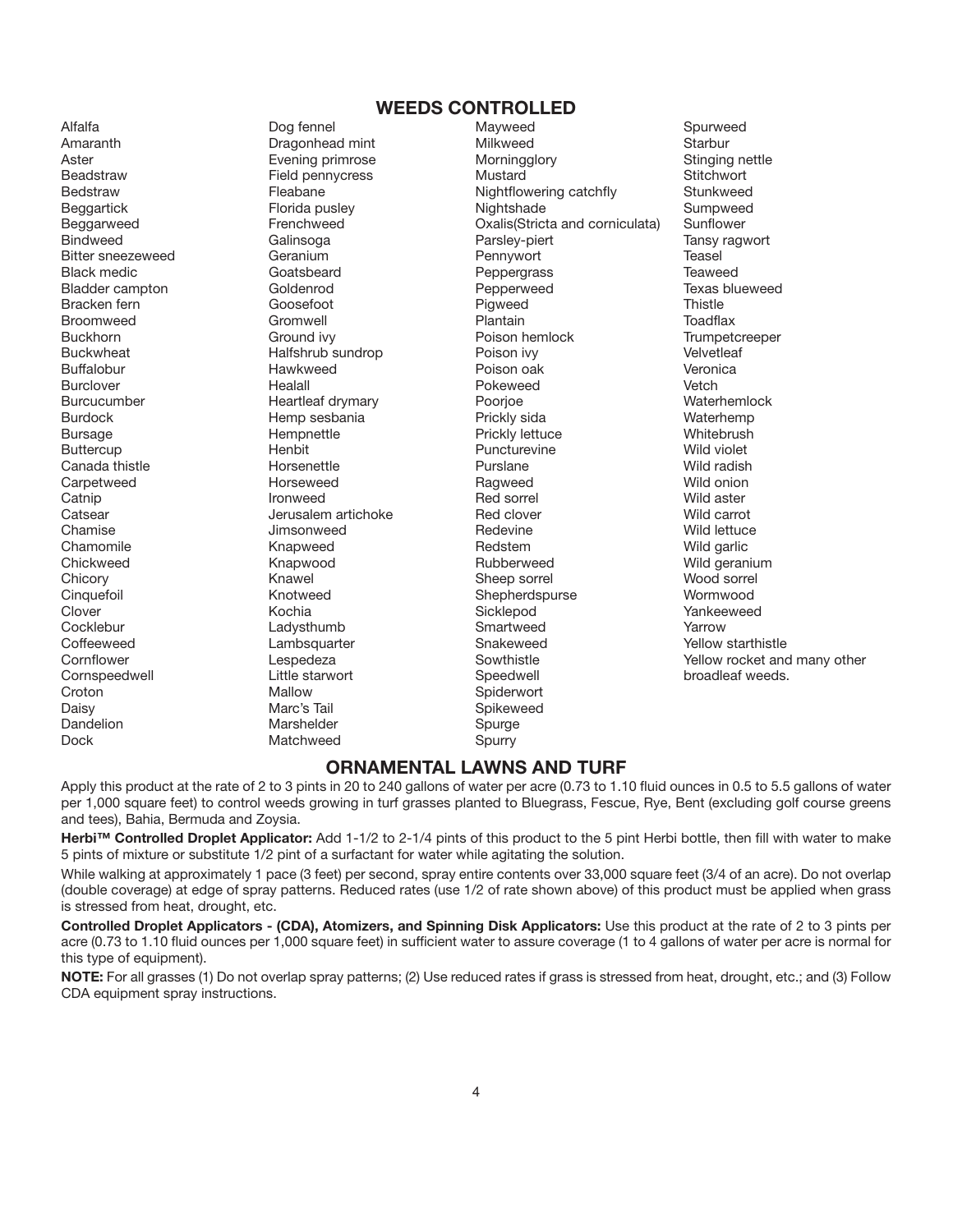#### **COMPATIBILITY**

This product can be mixed with some liquid fertilizers or liquid iron materials. Because liquid fertilizers and liquid iron differ in pH, free ammonia content, density, salt concentration and percentage of water, a compatibility test (given below) is recommended prior to mixing in the application equipment. All regulations, either State or Federal, relating to the application of liquid fertilizers or liquid iron and this product must be strictly followed. The following compatibility test should always be performed prior to full-scale mixing.

- 1. Pour 18 ounces of water into a quart jar.
- 2. Add 1 ounce of either the liquid fertilizer or liquid iron to be used.
- 3. Add 1 ounce of this product.
- 4. Close jar and shake well.
- 5. Watch the mixture for several seconds after shaking and check again after 30 minutes.
- 6. If the mixture does not show signs of separating, the combination may be used. If the mixture foams excessively, gels, separates or gets very thick, do not combine for field application.
- 7. Compatibility may be improved by the use of a compatibility agent. Some suggested compatibility agents to try are Kalo Laboratories Complex, Hopkins Chemical's Unite, Farm Chemicals Inc.'s Compat, Harcros Chemicals' T-Mulz 734-2, Rigo Company's Rigo Compatibility Agent, Witco Chemical's Sponto 168D, Amoco Oil's Amoco Spray Mate and Universal Co-op.'s Chem-Link. These agents are all used in the same manner. Follow the previously outlined test procedures and add 1/6 ounce of the compatibility agent between steps (the compatibility agent must be added to the fertilizer or iron before adding this product).
- 8. If the mixture does not separate, gel, foam or get very thick, it may be used for field application. Mix only the amount to be sprayed. Do not allow to stand overnight.

### **STORAGE AND DISPOSAL**

Do not contaminate water, food or feed by storage or disposal.

**PESTICIDE STORAGE:** Always store pesticides in a secured warehouse or storage building. Store at temperatures above 32˚F. If allowed to freeze, remix before using. This does not alter this product. Containers should be opened in well-ventilated areas. Keep container tightly sealed when not in use. Do not stack cardboard cases more than two pallets high. Do not store near open containers of fertilizer, seed or other pesticides.

**PRODUCT DISPOSAL:** Pesticide wastes are acutely hazardous. If container is damaged or if pesticide has leaked, contain all spillage. Absorb and clean up all spilled material with granules or sand. Place in a closed labeled container for proper disposal. Improper disposal of excess pesticide, spray mixtures, or rinsate is a violation of Federal law. If these wastes cannot be disposed of by use according to label instructions, contact your State Pesticide or Environmental Control Agency, or the Hazardous Waste representative at the nearest EPA Regional Office for guidance.

**CONTAINER HANDLING: Nonrefillable Containers 5 Gallons or Less:** Nonrefillable container. Do not reuse or refill this container. Offer for recycling if available. Triple rinse container (or equivalent) promptly after emptying. **Triple rinse as follows:** Empty the remaining contents into application equipment or a mix tank and drain for 10 seconds after the flow begins to drip. Fill the container 1/4 full with water and recap. Shake for 10 seconds. Pour rinsate into application equipment or a mix tank or store rinsate for later use or disposal. Drain for 10 seconds after the flow begins to drip. Repeat this procedure two more times. Then offer for recycling or reconditioning, or puncture and dispose of in a sanitary landfill, or by other procedures approved by State and local authorities. Plastic containers are also disposable by incineration, or, if allowed by State and local authorities, by burning. If burned stay out of smoke.

**Nonrefillable containers larger than 5 gallons:** Nonrefillable container. Do not reuse or refill this container. Offer for recycling if available. If recycling or reconditioning not available, puncture and dispose of in a sanitary landfill, or by other procedures approved by State and local authorities. Plastic containers are also disposable by incineration, or, if allowed by State and local authorities, by burning. If burned stay out of smoke. Triple rinse or pressure rinse container (or equivalent) promptly after emptying. **Triple rinse as follows:** Empty the remaining contents into application equipment or a mix tank. Fill the container 1/4 full with water. Replace and tighten closures. Tip container on its side and roll it back and forth, ensuring at least one complete revolution, for 30 seconds. Stand the container on its end and tip it back and forth several times. Turn the container over onto its other end and tip it back and forth several times. Empty the rinsate into application equipment or a mix tank or store rinsate for later use or disposal. Repeat this procedure two more times. **Pressure rinse as follows:** Empty the remaining contents into application equipment or a mix tank and continue to drain for 10 seconds after the flow begins to drip. Hold container upside down over application equipment or mix tank or collect rinsate for later use or disposal. Insert pressure rinsing nozzle in the side of the container, and rinse at about 40 psi for at least 30 seconds. Drain for 10 seconds after the flow begins to drip.

**OR**

**Refillable containers larger than 5 gallons:** Refillable container. Refill this container with pesticide only. Do not reuse this container for any other purpose. Cleaning the container before final disposal is the responsibility of the person disposing of the container. Cleaning before refilling is the responsibility of the refiller. To clean the container before final disposal, empty the remaining contents from this container into application equipment or a mix tank. Fill the container about 10% full with water. Agitate vigorously or recirculate water with the pump for two minutes. Pour or pump rinsate into application equipment or rinsate collection system. Repeat this rinsing procedure two more times.